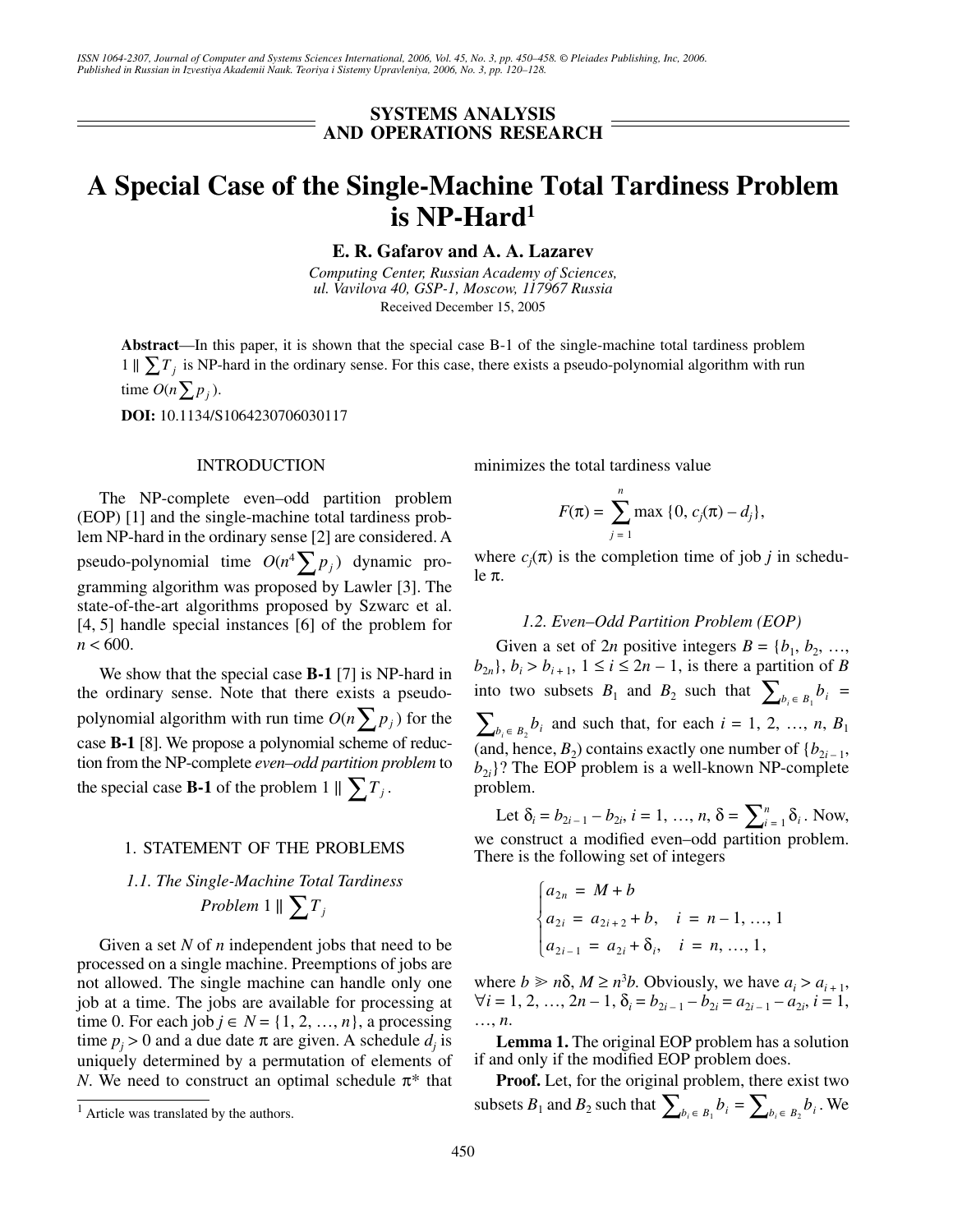denote  $A_1 = \{a_i | b_i \in B_1\}, A_2 = \{a_i | b_i \in B_2\}.$  Then, we have  $\sum_{a_i \in A_1} a_i = \sum_{a_i \in A_2} a_i$ .

Let, for the modified problem, there exist two subsets  $A_1$  and  $A_2$  such that  $\sum_{a_i \in A_1} a_i = \sum_{a_i \in A_2} a_i$ . Let us denote  $B_1 = \{b_i \mid a_i \in A_1\}, B_2 = \{b_i \mid a_i \in A_2\}.$  We have  $\sum_{b_i \in B_1} b_i = \sum_{b_i \in B_2} b_i$ .  $\sum_{a_i \in A_1} a_i = \sum_{a_i \in A_2} a_i$ 

### 2. SPECIAL CASES OF THE 1  $\parallel \sum T_j$  PROBLEM

The following case B-1 of the problem  $1 \parallel \sum T_j$ was considered [7]:

$$
\begin{cases} p_1 \ge p_2 \ge \dots \ge p_n \\ d_1 \le d_2 \le \dots \le d_n \\ d_n - d_1 \le p_n. \end{cases} \tag{2.1}
$$

This case is referred to the so-called "hard" instances in paper [7]. The research of known algorithms [4, 8, 9] has shown that, for the case B-1, the number of branchings in the search tree is the greatest [8]. Let us introduce the necessary definitions.

The sequence  $\pi = (j_1, j_2, ..., j_n)$  is an *SPT-schedule* (shortest processing time) if  $p_{j_k} \leq p_{j_{i+k}}$ , and for  $p_{j_k} =$  $p_{j_{k+1}}$ , we have  $d_{j_k} \leq d_{j_{k+1}}$ ,  $k = 1, 2, ..., n-1$ . The sequence  $\pi = (j_1, j_2, ..., j_n)$  is an *EDD-schedule* (earliest due date) if  $d_{j_k} \leq d_{j_{k+1}}$  and, for  $d_{j_k} = d_{j_{k+1}}$ , we have  $p_{j_i} \geq p_{j_{k+1}}, k = 1, 2, ..., n-1.$ 

For case (2.1), the sequence  $\pi = (1, 2, ..., n)$  is an EDD-schedule. The sequence  $\pi = (n, n-1, ..., 1)$  is an SPT-schedule.

The sequence  $\pi'$  is a *partial schedule* if it contains only jobs from the subset  $N'$  ⊂  $N$ . Let  $P(N')$  = be the subset  $N' \subset N$  of jobs processed in  $\{\pi'\} = N'$ , and we denote  $P(\pi') = \sum_{i \in {\{\pi'\}}} p_i$ .  $\sum_{i \in N'} p_i$ 

**Lemma 2** [8]. For case (2.1), there exists an optimal sequence  $\pi^* = (\pi_{EDD}, l, \pi_{SPT})$ , where  $\pi_{EDD}$  and  $\pi_{SPT}$  are partial sequences constructed according to *EDD* and *SPT* rules.

**Corollary.** For case (2.1), late jobs for all optimal schedules are processed according to the SPT-order, except, perhaps, the first one.

Now, we present the polynomial reduction from the modified *EOP* problem to the special subcase (2.1) of the problem **1**  $\|\sum T_j\|$ . The number of jobs is  $2n + 1$ .

We denote the jobs by  $V_1$ ,  $V_2$ ,  $V_3$ ,  $V_4$ , ...,  $V_{2i-1}$ ,  $V_{2i}$ , ...,  $V_{2n-1}$ ,  $V_{2n}$ ,  $V_{2n+1}$ ,  $N = \{1, 2, ..., 2n, 2n+1\}$ . To simplify the notation, we introduce  $p_{V_i} = p_i$ ,  $d_{V_i} = d_i$ ,  $T_{V_i} =$ 

 $T_i$ , and  $C_{V_i} = C_i$ ,  $i = 1, ..., 2n + 1$ . The case that satisfies the following constraints is called a *canonical LGinstance.*

$$
p_{1} > p_{2} > ... > p_{2n+1}
$$
\n
$$
d_{1} < d_{2} < ... < d_{2n+1}
$$
\n
$$
d_{2n+1} - d_{1} < p_{2n+1}
$$
\n
$$
p_{2n+1} = M = n^{3}b
$$
\n
$$
p_{2n} = p_{2n+1} + b = a_{2n}
$$
\n
$$
p_{2i} = p_{2i+2} + b = a_{2i}, \quad i = n-1, ..., 1
$$
\n
$$
p_{2i-1} = p_{2i} + \delta_{i} = a_{2i-1}, \quad i = n, ..., 1
$$
\n
$$
d_{2n+1} = \sum_{i=1}^{n} p_{2i} + p_{2n+1} + \frac{1}{2}\delta
$$
\n
$$
d_{2n} = d_{2n+1} - \delta
$$
\n
$$
d_{2i} = d_{2i+2} - (n-i)b + \delta, \quad i = n-1, ..., 1
$$
\n
$$
d_{2i-1} = d_{2i} - (n-i)\delta_{i} - \epsilon \delta_{i}, \quad i = n, ..., 1,
$$

where  $b = n^2 \delta$ ,  $0 < \varepsilon < \frac{i}{n}$ . δ*i i* min  $\frac{1}{\max \delta_i}$ *i*

The due dates pattern of the canonical LG instance is presented in Fig. 1.

Let

$$
L = \frac{1}{2} \sum_{i=1}^{2n} p_i,
$$

then, we have  $d_{2n+1} = L + p_{2n+1}$ , because  $\frac{1}{2} \sum_{i=1}^{2n} p_i =$  $\sum_{i=1}^{n} p_{2i} + \frac{1}{2} \delta$ . It is worth noting that canonical DLinstances from paper [2] do not satisfy case (2.2). The first two inequalities show that (2.1) is not a subcase.  $\frac{1}{2}\sum_{i=1}^{2n} p_i$ 

### 3. PROPERTIES OF THE SPECIAL CASE (2.2) OF THE PROBLEM  $1 \parallel \sum T_j$

Let us formulate the following lemma.

**Lemma 3.** For case (2.2), for all sequences, the number of tardy jobs equals *n* or  $n + 1$ .

**Proof.** We split the proof into two states. (1) Consider the set *N*' of  $n + 2$  jobs with the smallest processing times and arrange them at the beginning of the schedule. Obviously, we have

$$
\sum_{i \in N'} p_i > (n+2)p_{\min} = (n+2)n^3b,
$$

JOURNAL OF COMPUTER AND SYSTEMS SCIENCES INTERNATIONAL Vol. 45 No. 3 2006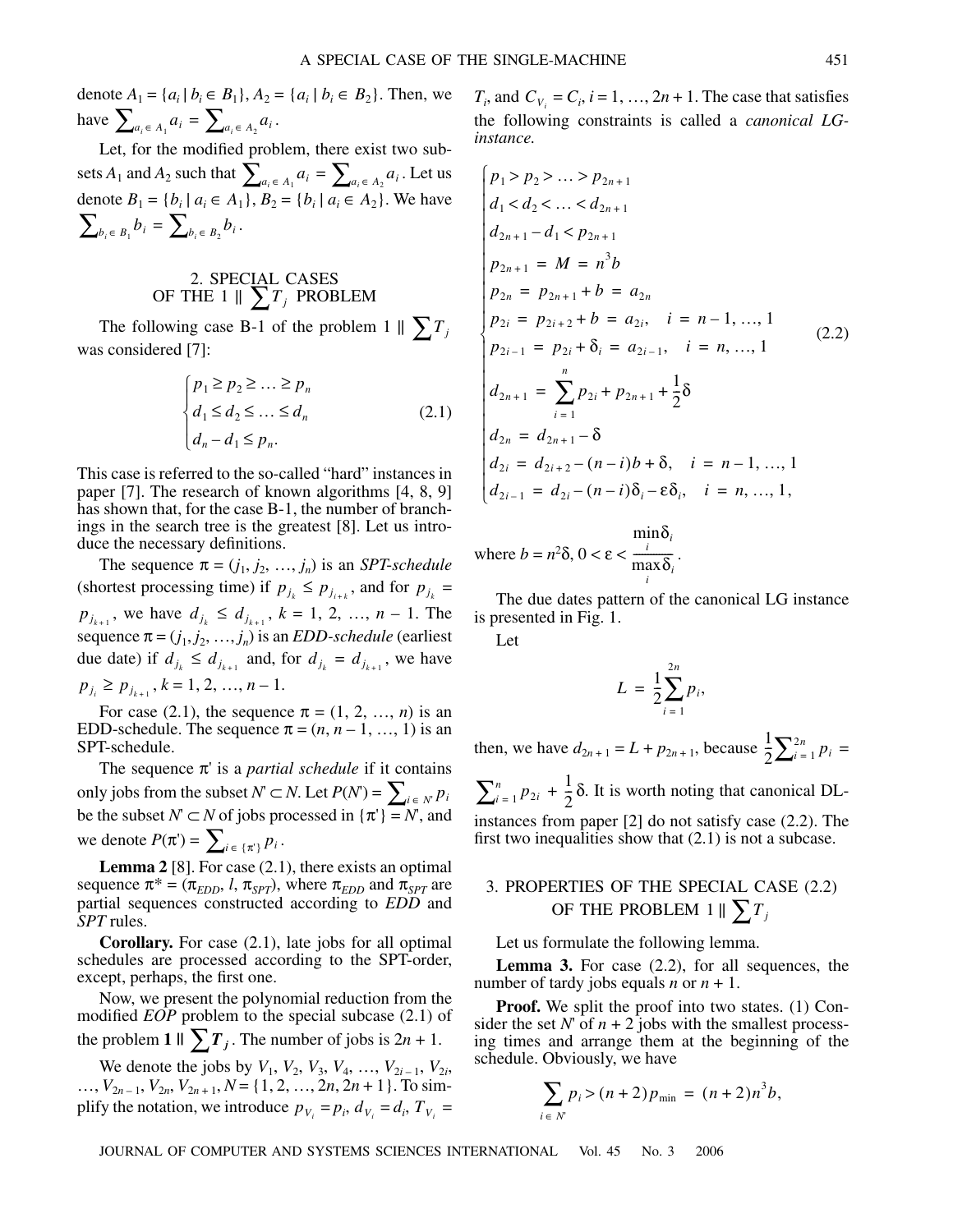

**Fig. 1.** Due date pattern of the canonical LG instance.

where  $p_{\min} = \min_{j \in N} \{ p_j \} = p_{2n+1}$ . According to the fourth to eighth equations from (2.2), we have

$$
d_{\max} = \max_{j \in N} \{d_j\} = d_{2n+1}
$$
  
=  $(n+1)n^3b + (b+2b+...+nb) + \frac{1}{2}\delta$ ,

therefore,

$$
d_{\max} = d_{2n+1}
$$
  
=  $(n+1)n^3b + \frac{n(n+1)}{2}b + \frac{1}{2}\delta < (n+2)n^3b < \sum_{i \in N'} p_i$ .

Thus, the job processed on the  $(n + 2)$ th position is tardy in all schedules. The subsequent jobs are also tardy by the third equation from  $(2.2)$  since the difference between due dates of any two jobs is less than the processing time for each job. Thus, for every schedule  $\pi$ , the number of tardy jobs is greater than or equal to  $n + 1$ .

(2) Let us consider set *N*'' of *n* jobs that are the longest in the processing time and process it at the beginning of the schedule. Two cases are considered.

(a) Let  $n = 2k$ ; then  $N'' = \{V_1, V_2, ..., V_{2k-1}, V_{2k}\}\)$ . We have

$$
P(N") = nn3b + 2(nb + (n - 1)b + ...
$$
  
+ $(n - k + 1)b$ ) +  $\sum_{i=1}^{k} \delta_i$ ,  

$$
P(N") = nn3b
$$
  
+ $2\left(\frac{n(n + 1)}{2} - \frac{(n - k)(n - k + 1)}{2}\right)b + \sum_{i=1}^{k} \delta_i$ .

According to equations eight to eleven from (2.2), we have

$$
d_{\min} = \min_{j \in N} \{d_j\} = d_1 = d_{2n+1}
$$
  

$$
-\left(\sum_{i=1}^{n-1} ((n-i)b - \delta) + \delta + (n-1)\delta_1 - \epsilon \delta_1\right)
$$
  

$$
= (n+1)n^3b + (b+2b+...+nb) + \frac{1}{2}\delta
$$
  

$$
-\left(\sum_{i=1}^{n-1} ((n-i)b - \delta) + \delta + (n-1)\delta_1 + \epsilon \delta_1\right) > P(N'');
$$

(b) Let  $n = 2k + 1$ ; then,  $N'' = \{V_1, V_2, ..., V_{2k-1}, V_{2k}\}$  $V_{2(k+1)-1}$ } and

$$
\frac{1}{2} \int_{\frac{1}{2}(n-2)-1}^{\frac{1}{2}(n-1)} \frac{d_{2(n-1)-1}}{2(n-1)} \cdot \frac{d_{2(n-1)}}{2(n-1)} \cdot \frac{d_{2(n-1)}}{2(n-1)} \cdot \frac{d_{2(n-1)}}{2(n-1)} \cdot \frac{d_{2(n-1)}}{2(n-1)} \cdot \frac{d_{2(n-1)}}{2(n-1)} \cdot \frac{d_{2(n-1)}}{2(n-1)} \cdot \frac{d_{2(n-1)}}{2(n-1)} \cdot \frac{d_{2(n-1)}}{2(n-1)} \cdot \frac{d_{2(n-1)}}{2(n-1)} \cdot \frac{2b-8}{2(b-8)} \cdot \frac{2b-8}{b-8} \cdot \frac{b-8}{b-8} \cdot \frac{2b-8}{b-8} \cdot \frac{2b-8}{b-8} \cdot \frac{2b-8}{b-8} \cdot \frac{2b-8}{b-8} \cdot \frac{2b-8}{b-8} \cdot \frac{2b-8}{b-8} \cdot \frac{2b-8}{b-8} \cdot \frac{2b-8}{b-8} \cdot \frac{2b-8}{b-8} \cdot \frac{2b-8}{b-8} \cdot \frac{2b-8}{b-8} \cdot \frac{2b-8}{b-8} \cdot \frac{2b-8}{b-8} \cdot \frac{2b-8}{b-8} \cdot \frac{2b-8}{b-8} \cdot \frac{2b-8}{b-8} \cdot \frac{2b-8}{b-8} \cdot \frac{2b-8}{b-8} \cdot \frac{2b-8}{b-8} \cdot \frac{2b-8}{b-8} \cdot \frac{2b-8}{b-8} \cdot \frac{2b-8}{b-8} \cdot \frac{2b-8}{b-8} \cdot \frac{2b-8}{b-8} \cdot \frac{2b-8}{b-8} \cdot \frac{2b-8}{b-8} \cdot \frac{2b-8}{b-8} \cdot \frac{2b-8}{b-8} \cdot \frac{2b-8}{b-8} \cdot \frac{2b-8}{b-8} \cdot \frac{2b-8}{b-8} \cdot \frac{2b-8}{b-8} \cdot \frac{2b-8}{b-8} \cdot \frac{2b-8}{b-8} \cdot \frac{2b-8}{b-8} \cdot \frac{2b-8}{b-8
$$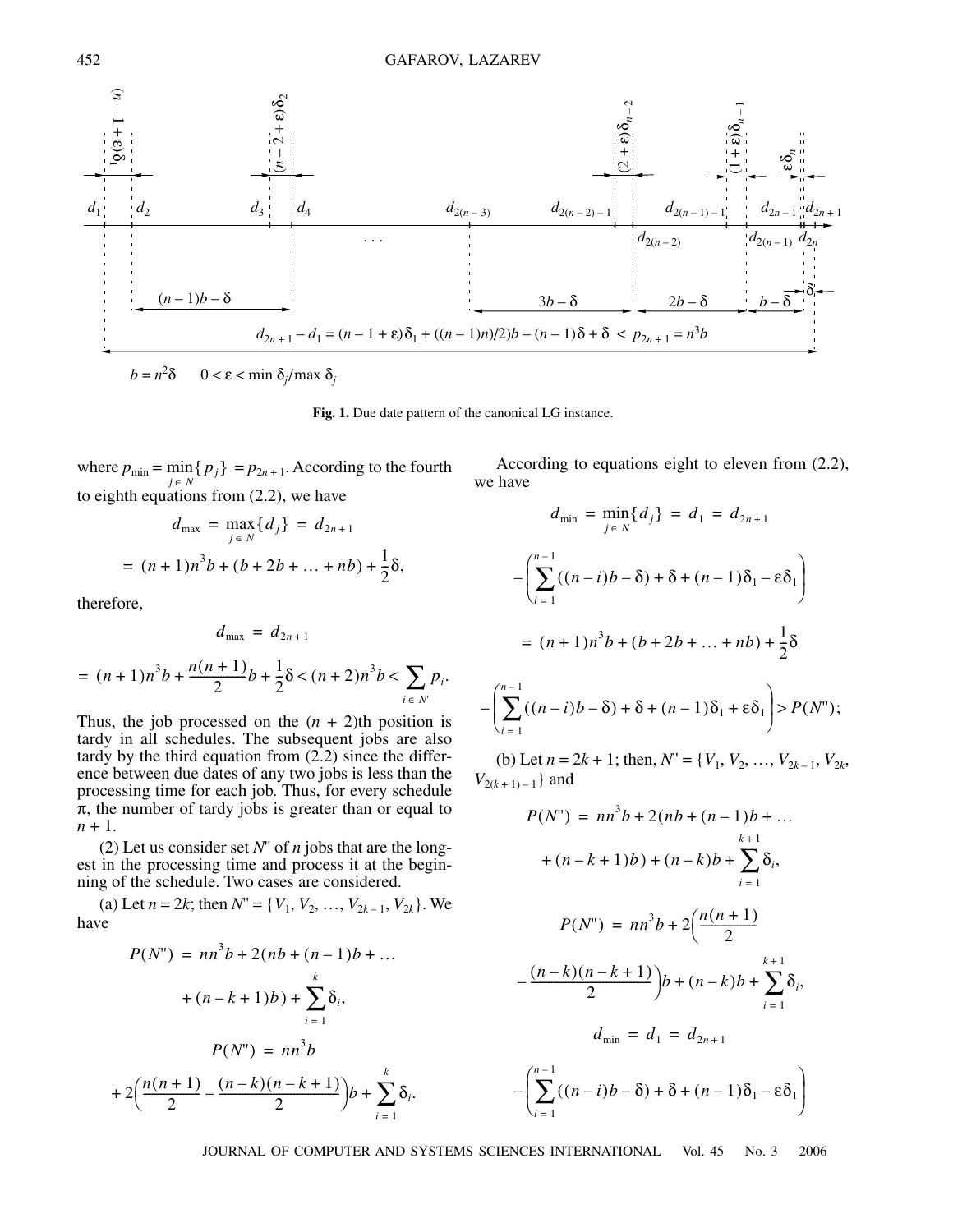$$
= (n+1)n^{3}b + (b+2b+...+nb) + \frac{1}{2}\delta
$$
  

$$
-\left(\sum_{i=1}^{n-1} ((n-i)b - \delta) + \delta + (n-1)\delta_{1} + \epsilon \delta_{1}\right) > P(N^{n}).
$$

This means that the first *n* jobs are not tardy. Hence, for any schedule  $\pi$ , the number of tardy jobs is less than or equal to *n*.

Thus, for case (2.2) in all sequences, the number of tardy jobs equals *n* or  $n + 1$ .

**Lemma 4.** For case (2.2), for all schedules  $\pi = (\pi_1, \pi_2)$  $\pi_2$ ), there exists a schedule  $\pi' = (\pi_{EDD}, \pi_{SPT})$ , where  ${\pi_1} = {\pi_{EDD}}, {\pi_2} = {\pi_{SPT}}, {\pi_1} = n + 1, {\pi_2} = n,$ and, what is more,  $F(\pi) \leq F(\pi')$  holds.

**Proof.** The partial sequence  $\pi_1$  is considered. The first *n* jobs in  $\pi_1$  are not tardy, only the last job may be tardy, so the EDD order is optimal for the set of jobs  $\{\pi_1\}$ . In this case, on the  $(n + 1)$ th position, job  $j = 1$  $argmax \{d_i : i \in \{\pi_1\}\}\$ is processed.

Now, we consider the sequence  $\pi_2$ . The EDD-order is optimal for set of jobs  $\{\pi_2\}$ , because all *n* jobs are tardy.

The schedule  $((V_{1, 1}, V_{2, 1}, ..., V_{i, 1}, ..., V_{n, 1}, V_{2n+1},$  $V_{n, 2}, \ldots, V_{i, 2}, \ldots, V_{2, 2}, V_{1, 2}$  is called a canonical LG schedule, where  $\{V_{i, 1}, V_{i, 2}\} = \{V_{2i-1}, V_{2i}\}, i = 1, 2, ..., n$ .

**Lemma 5.** If the sequence  $\pi = (\pi_1, \pi_2), |\{\pi_1\}| = n +$  $|1, |\{\pi_{2}\}| = n$  is not a canonical LG schedule or we cannot reduce it to a canonical LG schedule by the EDD and SPT rules to  $\pi_1$  and  $\pi_2$  sets, then, in the schedule  $\pi$ , two jobs  $\{V_{2i-1}, V_{2i}\}, i < n$  are on-time processed or  $\pi$ have the structure

$$
(V_{1,1}, V_{2,1}, ..., V_{i,1}, ..., V_{n-1,1}, V_{2n-1}, V_{2n}, V_{2n+1}, V_{n-1,2}, ..., V_{i,2}, ..., V_{2,2}, V_{1,2}),
$$
\n(3.1)

i.e., the pair of jobs  ${V_{2n-1}, V_{2n}}$  is processed before  $V_{2n+1}$ , one of the jobs of each pair  $\{V_{2i-1}, V_{2i}\}, i = 1$ ,  $..., n-1$  is processed before  $V_{2n+1}$ , the other job of the pair is processed after  $V_{2n+1}$ , and the job  $V_{2n+1}$  is processed at the  $(n + 2)$ th step.

**Proof.** Let  $\pi = (\pi_1, \pi_2)$ , where  $|\{\pi_1\}| = n + 1$ ,  $|\{\pi_2\}| =$ *n*. Consider the following cases.

(1) If  $\{\pi_2\} = \{V_{1,2}, ..., V_{n,2}\}$ , then  $\pi_2$  consists of *n* jobs and only one job from each pair  $\{V_{2i-1}, V_{2i}\}$  for all  $i = 1, \ldots, n$  belongs to it. Jobs from  $\pi_2$  are sequenced by the SPT-rule. We have a new canonical schedule  $\pi$ . By Lemma 4, we have  $F(\pi') \leq F(\pi)$ .

(2) If  $\{\pi_2\} \neq \{V_{1,2}, ..., V_{n,2}\}$ , the following cases are possible:

(a)  $V_{2n+1} \in {\pi_2};$ 

(b) there exists a pair of jobs  $\{V_{2j-1}, V_{2j}\} \subset \{\pi_2\}.$ 

Then, for some *i*, we have  $\{V_{2i-1}, V_{2i}\} \subset \{\pi_1\},\$ because  $|{\pi_2}| = n$ .

In what follows, we show in Theorem 1 that, for case (2.2), all optimal schedules are canonical LGschedules. We will prove that a schedule  $\pi$  can be transformed to a canonical LG-schedule  $\pi'$  and  $F(\pi) > F(\pi')$ . In the proof of Theorem 1, Lemmas 6–9 are used.

**Lemma 6.** Let the schedule  $\pi$  has the form (3.1), where the job  $V_{2n+1}$  is processed on the  $(n+2)$ th position. For schedule  $\pi' = (V_{1, 1}, V_{2, 1}, ..., V_{i, 1}, ..., V_{n-1, 1},$  $V_{2n-1}$ ,  $V_{2n+1}$ ,  $V_{2n}$ ,  $V_{n-1, 2}$ , …,  $V_{i, 2}$ , …,  $V_{2, 2}$ ,  $V_{1, 2}$ ), we will have  $F(\pi) > F(\pi')$ .

**Proof.** In schedule  $\pi$ , the job  $V_{2n-1}$  on the *n*th position are processed. According to Lemma 3, the job  $V_{2n-1}$  is not tardy. The job  $V_{2n+1}$  on the  $(n+2)$ th position is processed, so it is a tardy job.

For jobs  $\{V_2, V_4, \ldots, V_{2i}, \ldots, V_{2n-2}, V_{2n-1}\}$ , we have

$$
P({ V2, V4, ..., V2i, ..., V2n-2, V2n-1 })
$$
  
=  $nn3b + \sum_{k=1}^{n} kb + \delta_n = d_{V_{2n+1}} - n3b - \frac{1}{2}\delta + \delta_n,$ 

by the eighth equation from (2.2). Obviously,

$$
P({V_{1,1}, V_{2,1}, ..., V_{i,1}, ..., V_{n-1,1}, V_{2n-1}}) + p_{2n}
$$
  
\n
$$
\geq P({V_2, V_4, ..., V_{2i}, ..., V_{2n-2}, V_{2n-1}}) + p_{2n},
$$

holds; thus,

$$
C_{2n}(\pi) \ge d_{2n+1} + b - \frac{1}{2}\delta + \delta_n > d_{2n}.
$$

Therefore, the job  $V_{2n}$ , which is processed on the  $(n + 1)$ th place in schedule  $\pi$  is tardy. Let  $\pi = (\pi_{11}, V_{2n},$  $V_{2n+1}$ ,  $\pi_{21}$ ). Consider the canonical LG schedule  $\pi'$  =  $(\pi_{11}, V_{2n+1}, V_{2n}, \pi_{21})$ . Let us show that  $F(\pi) > F(\pi')$ .

(a) Let, in the schedule  $\pi'$ , the job  $V_{2n+1}$  be not tardy.

According to (2.2),  $d_{2n+1} - C_{2n+1}(\pi) \leq \frac{1}{2}\delta$  holds,  $\frac{1}{2}$ 

because the schedule  $\pi$ ' is a canonical LG.

From Fig. 2, we can see that the equation

$$
F(\pi) - F(\pi') = T_{2n}(\pi) + T_{2n+1}(\pi)
$$

$$
- (T_{2n}(\pi') + T_{2n+1}(\pi')) = (T_{2n+1}(\pi) - T_{2n+1}(\pi'))
$$

$$
- (T_{2n}(\pi') - T_{2n}(\pi)) \ge \left(p_{2n} - \frac{1}{2}\delta\right) - p_{2n+1}
$$

$$
= p_{2n+1} + b - \frac{1}{2}\delta - p_{2n+1} > 0
$$

holds.

(b) Let, in the schedule  $\pi'$ , the job  $V_{2n+1}$  is tardy, then we have

$$
F(\pi) - F(\pi') = T_{2n}(\pi) + T_{2n+1}(\pi)
$$

$$
- (T_{2n}(\pi') + T_{2n+1}(\pi')) = p_{2n} - p_{2n+1} = b > 0.
$$

**Lemma 7.** Assume that, in the schedule  $\pi = (\pi_{11},$  $V_{2i-1}$ ,  $V_{2i}$ ,  $\pi_{12}$ ,  $\pi_{21}$ ,  $X$ ,  $\pi_{22}$ ), a pair of jobs  $\{V_{2i-1}, V_{2i}\}$ ,

JOURNAL OF COMPUTER AND SYSTEMS SCIENCES INTERNATIONAL Vol. 45 No. 3 2006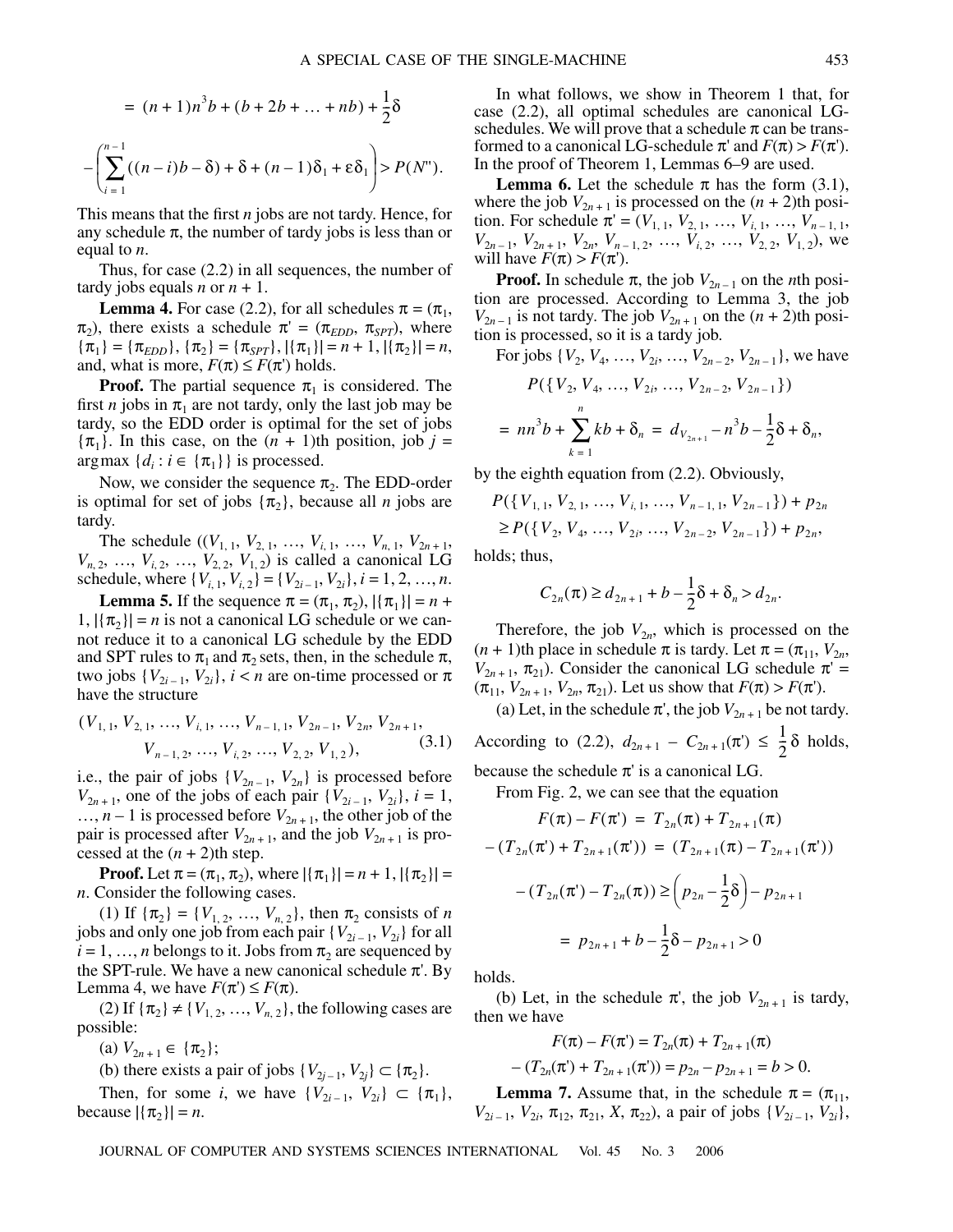

**Fig. 2.** The permutation of  $V_{2n}$  and  $V_{2n+1}$ .



**Fig. 3.** The permutation.

 $i < n$ , are not tardy, and, on the position  $i$  ("right"), the  $j$ ob  $X \in \{V_{2j-1}, V_{2j}\}, j \geq i+1$ . Then, for the schedule  $\pi' =$  $(\pi_{11}, V_{2i-1}, X, \pi_{12}, \pi_{21}, V_{2i}, \pi_{22})$ , we have  $F(\pi) > F(\pi')$ .

**Proof.** Let, in the schedule  $\pi$ , only the jobs from  $\{\pi_{21}, X, \pi_{22}\}\$ be tardy, where  $|\{\pi_{22}\}| = i - 1$ . The job *X* is processed on the position *i* ("right") (Fig. 3). In the canonical LG schedule, the job  $V_{i,2} \in \{V_{2i-1}, V_{2i}\}\$ is processed on the position *i* ("right").

Construct a schedule  $\pi' = (\pi_{11}, V_{2i-1}, X, \pi_{12}, \pi_{21}, V_{2i},$  $\pi_{22}$ ). By Lemma 3, in both schedules, the number of tardy jobs is greater than or equal to *n*. Therefore, the number of tardy jobs preceding  $V_{2i}$  in the schedule  $\pi$ ' is greater than or equal to  $n - i$  and no greater than  $n - i$  + 1. Thus,

$$
F(\pi) - F(\pi') \ge (p_{2i} - p_X)(n - i) - (d_X - d_{2i}).
$$

The following situations are possible.

(a) If 
$$
X = V_{2j}
$$
, then  $p_{2i} - p_X = (j - i)b$ ,  
\n
$$
d_X - d_{2i} = \sum_{k=i}^{j-1} (n - k)b - (j - i)\delta
$$
\n
$$
= n(j - i)b - \sum_{k=i}^{j-1} kb - (j - i)\delta
$$
\n
$$
= n(j - i)b - i(j - i)b - \sum_{k=0}^{j-1-i} kb - (j - i)\delta.
$$

Hence,

$$
F(\pi) - F(\pi') \ge (j - i)b(n - i) - (n(j - i)b - i(j - i)b
$$
  

$$
- \sum_{k=0}^{j-1-i} kb - (j - i)\delta = \sum_{k=0}^{j-1-i} kb + (j - i)\delta > 0.
$$

(b) If 
$$
X = V_{2j-1}
$$
, then  
\n
$$
p_{2i} - p_X = ((j - i)b - \delta_j),
$$
\n
$$
d_X - d_{2i} = \sum_{k=1}^{j-1} (n - k)b - (j - i)\delta - (n - j)\delta_j - \epsilon \delta_j
$$
\n
$$
= n(j - i)b - \sum_{k=1}^{j-1} kb - (j - i)\delta - (n - j)\delta_j - \epsilon \delta_j
$$
\n
$$
= n(j - i)b - i(j - i)b
$$
\n
$$
-\sum_{k=0}^{j-1-i} kb - (j - i)\delta - (n - j)\delta_j - \epsilon \delta_j.
$$

Hence,

$$
F(\pi) - F(\pi') \ge ((j - i)b - \delta_j)(n - i) - (n(j - i)b
$$
  

$$
-i(j - i)b - \sum_{k=0}^{j-1-i} kb - (j - i)\delta - (n - j)\delta_j - \varepsilon \delta_j)
$$
  

$$
= \sum_{k=0}^{j-1-i} kb + (j - i)\delta - (j - i)\delta_j + \varepsilon \delta_j > 0.
$$

**Lemma 8.** Assume that, in the schedule  $\pi = (\pi_{11}, \pi_{12})$  $V_{2i-1}, V_{2i}, \pi_{12}, \pi_{21}, X, \pi_{22}$ , a pair of jobs  $\{V_{2i-1}, V_{2i}\}, i <$ *n*, are not tardy, and, on the position *i* ("right"), the job  $X \in \{V_{2j-1}, V_{2j}\}, j < i-1$ . Then, for the schedule  $\pi' =$  $(\pi_{11}, V_{2i-1}, X, \pi_{12}, \pi_{21}, V_{2i}, \pi_{22})$ , we have  $F(\pi) > F(\pi')$ .

**Proof.** Suppose that, in the schedule  $\pi$ , only the jobs from  $\{\pi_{21}, X, \pi_{22}\}\$  are tardy, where  $|\{\pi_{22}\}| = i - 1$ . The job *X* is processed on the position *i* ("right") (Fig. 3). In the canonical LG-schedule, the job  $V_{i,2} \in \{V_{2i-1}, V_{2i}\}\$ is processed on the position *i* ("right").

Construct a schedule  $\pi' = (\pi_{11}, V_{2i-1}, X, \pi_{12}, \pi_{21}, V_{2i},$  $\pi_{22}$ ). By Lemma 3, in both schedules, the number of tardy jobs is greater than or equal to *n*. Therefore, by Lemma 4, the number of tardy jobs following  $V_{2i}$  in the schedule  $\pi'$  is greater than or equal to  $n - i$  and no greater than  $n - i + 1$ . Thus, we have

$$
F(\pi) - F(\pi') \ge (d_{2i} - d_X) - (p_X - p_{2i})(n - i + 1).
$$
  
(a) If  $X = V_{2j}$ , then  $p_X - p_{2i} = (i - j)b$ ,  

$$
d_{2i} - d_{2j} = \sum_{k=j}^{i-1} (n - k)b - (i - j)\delta
$$

$$
= n(i - j)b - \sum_{k=j}^{i-1} kb - (i - j)\delta
$$

$$
= n(i - j)b - (i - 1)(i - j)b + \sum_{k=0}^{i-1-j} kb - (i - j)\delta.
$$

JOURNAL OF COMPUTER AND SYSTEMS SCIENCES INTERNATIONAL Vol. 45 No. 3 2006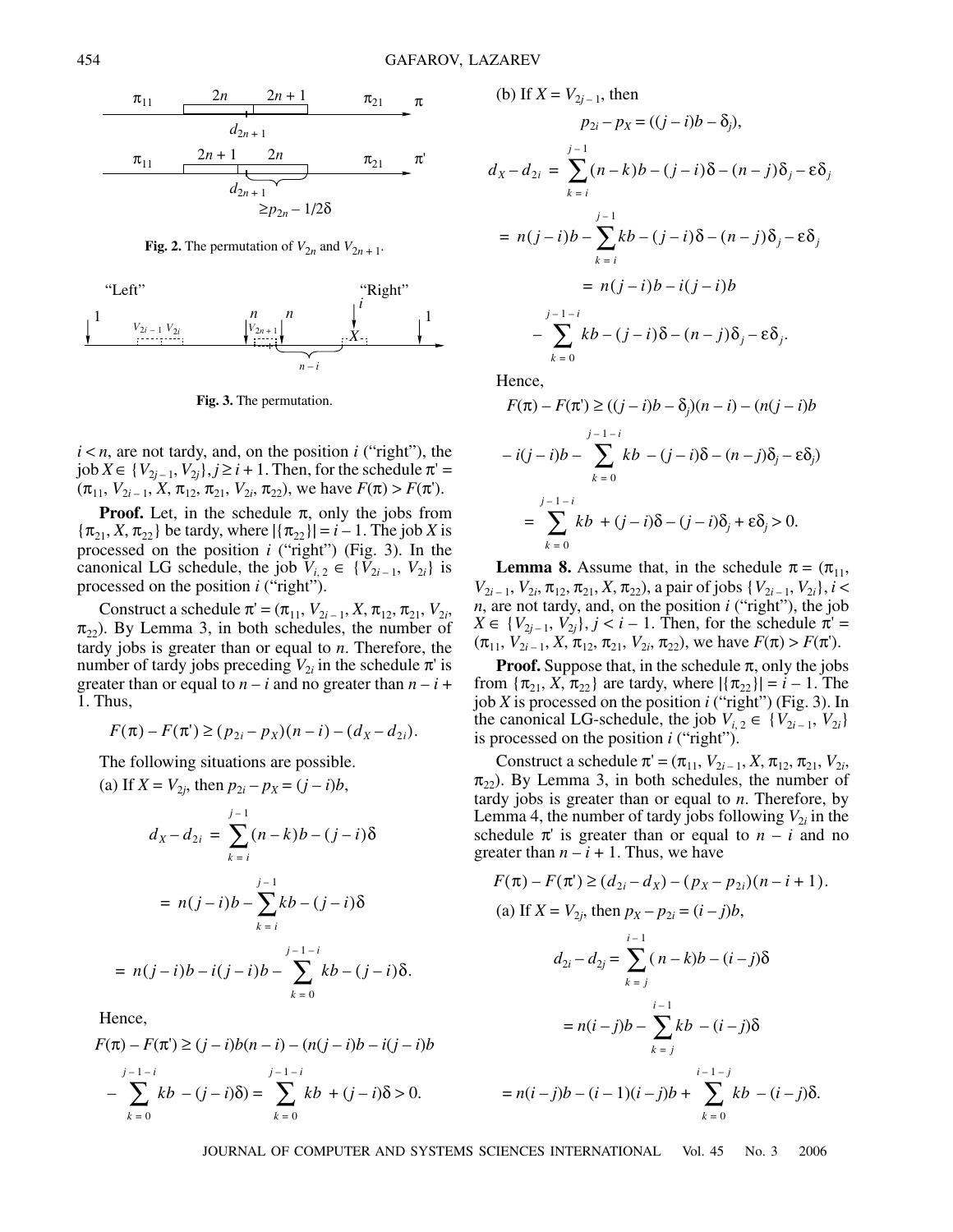Therefore,

$$
F(\pi) - F(\pi') \ge n(i - j)b - (i - 1)(i - j)b + \sum_{k=0}^{i-1-j} kb
$$
  
\n
$$
-(i - j)\delta - (i - j)b(n - i + 1) = \sum_{k=0}^{i-1-j} kb - (i - j)\delta > 0.
$$
  
\n(b) If  $X = V_{2j-1}$ , then  $p_X - p_{2i} = (i - j)b + \delta_j$ ,  
\n
$$
d_{2i} - d_{2j-1} = \sum_{k=j}^{i-1} (n - k)b - (i - j)\delta + (n - j)\delta_j + \epsilon \delta_j
$$
  
\n
$$
= n(i - j)b - \sum_{k=j}^{i-1} kb - (i - j)\delta + (n - j)\delta_j + \epsilon \delta_j
$$
  
\n
$$
= n(i - j)b - (i - 1)(i - j)b
$$
  
\n
$$
+ \sum_{k=0}^{i-1-j} kb - (i - j)\delta + (n - j)\delta_j + \epsilon \delta_j.
$$

Hence,

$$
F(\pi) - F(\pi') \ge n(i-j)b - (i-1)(i-j)b + \sum_{k=0}^{i-1-j} kb
$$
  

$$
- (i-j)\delta + (n-j)\delta_j + \varepsilon \delta_j - ((i-j)b + \delta_j)(n-i+1)
$$
  

$$
= \sum_{k=0}^{i-1-j} kb - (i-j)\delta - \delta_j + \varepsilon \delta_j > 0.
$$

**Lemma 9.** Assume that, in the schedule  $\pi = (\pi_{11},$  $V_{2i-1}, V_{2i}, \pi_{12}, \pi_{21}, X, \pi_{22}$ , a pair of jobs  $\{V_{2i-1}, V_{2i}\}, i <$ *n*, are not tardy, and, on the position *i* ("right"), the job  $X \in \{V_{2(i-1)-1}, V_{2(i-1)}\}$ . Let, in the schedule  $\pi' = (\pi_{11},$  $V_{2i-1}$ , *X*,  $\pi_{12}$ ,  $\pi_{21}$ ,  $V_{2i}$ ,  $\pi_{22}$ ), the job *Y* be processed on the position  $n + 1$  and  $T_Y(\pi) < 2\delta$ . Then, we will have  $F(\pi) > F(\pi')$ .

**Proof.** Let, in the schedule  $\pi$ , only the jobs from  ${\pi_{21}, X, \pi_{22}}$  be tardy, where  ${\pi_{22}} = i - 1$ . The job *X* is processed on the position *i* ("right") (Fig. 3). In the canonical LG-schedule, the job  $V_{i,2} \in \{V_{2i-1}, V_{2i}\}\$ is processed on the position *i* ("right").

Construct a schedule  $\pi' = (\pi_{11}, V_{2i-1}, X, \pi_{12}, \pi_{21}, V_{2i},$  $\pi_{22}$ ). By Lemma 3, in all schedules, the number of tardy jobs is greater than or equal to *n*. Hence, the number of tardy jobs preceding  $V_{2i}$  in  $\pi$  is greater than or equal to  $n - i$ . Thus,

$$
F(\pi) - F(\pi') > (d_{2i} - d_X) - (p_X - p_{2i})(n - i)
$$

$$
-(T_Y(\pi)-T_Y(\pi))>(d_{2i}-d_X)-(p_X-p_{2i})(n-i)-2\delta.
$$

(a) If  $X = V_{2(i-1)}$ , then  $p_X - p_{2i} = b$ ,  $d_{2i} - d_{2i-2} = (n - 1)$  $(i + 1)b - \delta$ . Thus,

$$
F(\pi) - F(\pi') > (n - i + 1)b - \delta - (n - i)b - 2\delta = b - 3\delta > 0.
$$

(b) If  $X = V_{2(i-1)-1}$ , then  $p_X - p_{2i} = b + \delta_{i-1}$ ,  $d_{2i}$  $d_{2i-2} = (n-i+1)b - \delta + (n-i+1)\delta_{i-1} + \epsilon \delta_{i-1}$ . Therefore,

$$
F(\pi) - F(\pi') > (n - i + 1)b - \delta + (n - i + 1)\delta_{i-1}
$$
\n
$$
+ \varepsilon \delta_{i-1} - (n - i)(b + \delta_{i-1}) - 2\delta
$$
\n
$$
= b - 3\delta + \delta_{i-1} + \varepsilon \delta_{i-1} > 0,
$$

because  $b = n^2\delta$ .

The results of Lemma 9 are employed in the proof of Theorem 1. Note that the inequality  $T_Y(\pi) < 2\delta$  takes place. The situation  $T_Y(\pi') \geq 2\delta$  is not considered since it does not occur. Based on the lemmas obtained, we prove the following theorem.

**Theorem 1.** For case (2.2), all optimal schedules are canonical LG schedules or can be reduced to canonical LG-schedules by the application of EDD-rule to the first  $n + 1$  jobs.

**Proof.** Assume that  $\pi$  is an arbitrary schedule. By Lemma 4, we can consider only schedules of the form  $\pi = (\pi_{EDD}, \pi_{SPT})$ , where  $|\{\pi_{EDD}\}| = n + 1$ . Note that the job  $V_{2n+1}$  is processed on the position  $n + 1$  or  $n + 2$ . Suppose that the schedule  $\pi$  is not a canonical LG schedule.

Then, in  $\pi$ , two jobs  $\{V_{2i-1}, V_{2i}\}, i < n$ , are not tardy or  $\pi$  has structure (3.1) (see Lemma 6). Therefore, by Lemma 6, there exists a canonical LG schedule  $\pi$  =  $(V_{1, 1}, V_{2, 1}, \ldots, V_{i, 1}, \ldots, V_{n-1, 1}, V_{2n-1}, V_{2n+1}, V_{2n}, V_{n-1, 2},$ ...,  $V_{i,2}$ , ...,  $V_{2,2}$ ,  $V_{1,2}$ ), so that  $F(\pi) > F(\pi')$ . Redenote  $\pi = \pi'.$ 

The following algorithm transforms a schedule  $\pi$  to a canonical LG-schedule. The algorithm consists of two cycles.

**Cycle 1.** WHILE, in the next schedule  $\pi$ , there exists *i* such that, on the position *i* ("right"), a job  $X \notin$ {*V*<sub>2(*i* − 1) − 1</sub>, *V*<sub>2(*i* − 1)</sub>}, *X* ≠ *V*<sub>2*n*+1</sub> is processed AND jobs  $V_{2i-1}$ ,  $V_{2i}$  are not tardy DO

We apply a permutation for  $V_{2i}$ , and *X* are denoted in Lemmas 7 and 8. We have a new schedule  $\pi'$ . The total tardiness is decreased.

#### **End of cycle 1.**

Denote  $\pi = \pi'$ . Obviously, the number of steps of cycle 1 is fewer than *n*. Then, apply the **EDD**-rule for the first  $n + 1$  jobs in  $\pi$ .

The job  $V_{2n+1}$  is processed on the position  $n + 1$  or  $n + 2$  in the schedule  $\pi$ . If the job  $V_{2n+1}$  is processed on the position  $n + 2$  ("left"), then the job  $V_{2n-1}$  has the position *n* and  $V_{2n}$  has the position  $n + 1$  according to cycle 1 and the **EDD**-rule.

The following cases are possible.

I. Let the job  $V_{2n+1}$  be processed on the position  $n+2$ .

We consider the schedule  $\pi = (\pi_1, V_{2n-1}, V_{2n}, V_{2n+1},$  $\pi_2$ ), where  $V_{2n}$  is processed on the  $(n + 1)$ th position. Here, we have  $|\{\pi_1\}| = n - 1 = |\{\pi_2\}|$ .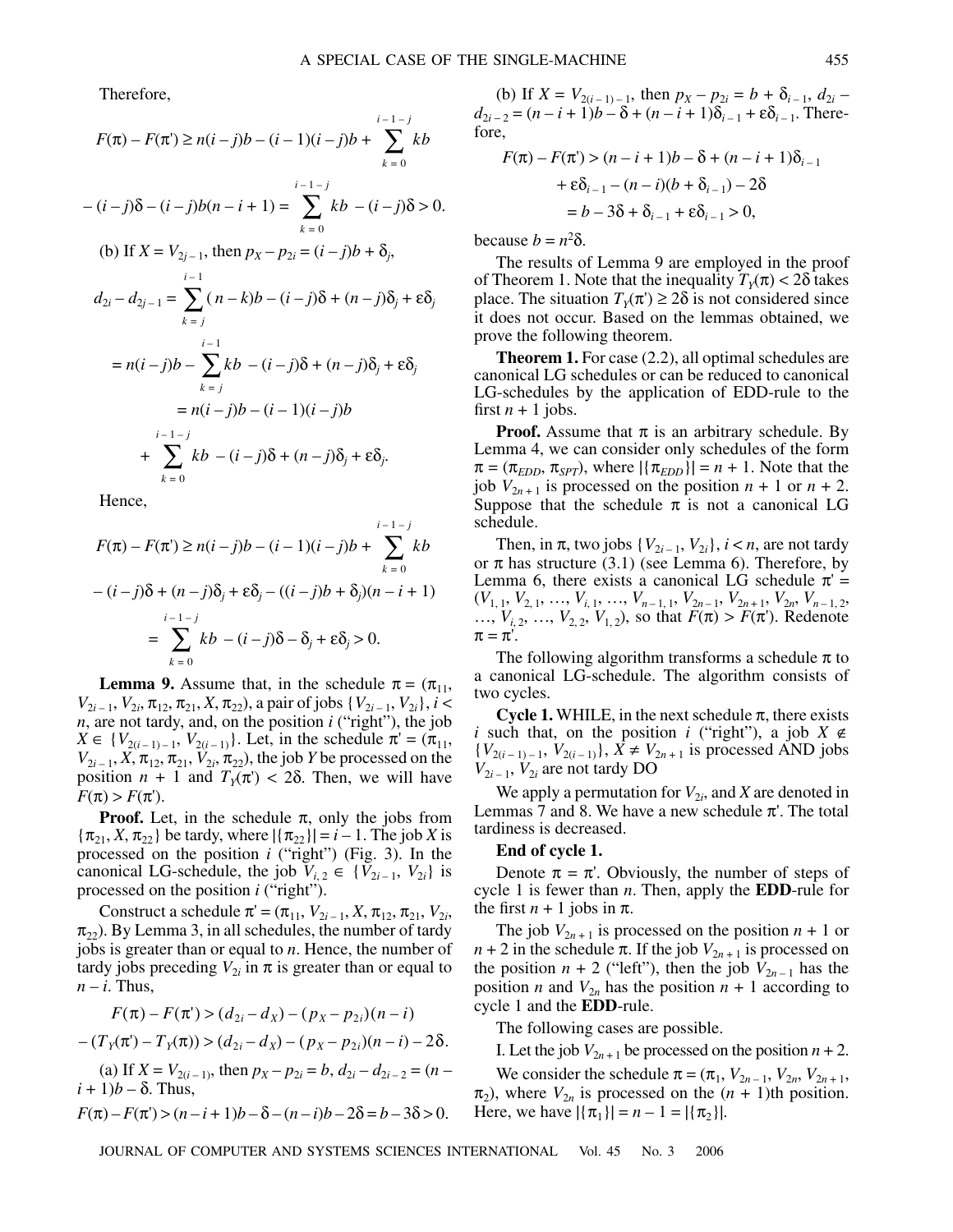According to cycle 1, only the situations described in Lemma 9 are probable. So,  $P(\pi_1) + 2qb + \delta > P(\pi_2)$  $P(\pi_1) + 2qb - \delta$ , where *q* is the number of situations in the schedule  $\pi$ .

**For example,**  $\{\pi_1\} = \{V_{2i-1}, V_{2i}\} \cup \{V_{1, 1}, V_{2, 1}, \ldots, V_{n}\}$  $V_{i-2, 1}, V_{i+1, 1}, \ldots, V_{n-1, 1}$ ; {π<sub>2</sub>} = { $V_{2(i-1)-1}, V_{2(i-1)}$ } ∪  $\{V_{1, 2}, V_{2, 2}, \ldots, V_{i-2, 2}, V_{i+1, 2}, \ldots, V_{n-1, 2}\}.$ 

Then,  $q = 1$  and  $P(\pi_1) + 2b + \delta > P(\pi_2) > P(\pi_1) + 2b$  $\delta$  holds, because  $-(\delta - \delta_{i-1} - \delta_i - \delta_n) < P({V_{1, 1}, V_{2, 1}, ..., \delta_{i-1}})$  $V_{i-2, 1}, V_{i+1, 1}, \ldots, V_{n-1, 1}) - P({V_{1, 2}, V_{2, 2}, \ldots, V_{i-2, 2})}$  $V_{i+1, 2}, \ldots, V_{n-1, 2}$ ) <  $\delta - \delta_{i-1} - \delta_i - \delta_n$  and  $P({V_{2(i-1)-1}},$  $V_{2(i-1)}$ } $) - P({V_{2i-1}, V_{2i}}) = 2b + \delta_{i-1} - \delta_i$ .

Consider two cases when  $q = 1$  and  $q > 1$ .

In the case  $q = 0$ , we have (3.1) (see Lemma 6). (a) Let  $q = 1$ .

It is known that

$$
\sum_{i=1}^{2n+1} p_i = 2L + p_{2n+1} = 2L + n^3b.
$$

We denote  $\Delta = P(\pi_2) - (P(\pi_1) + 2b)$ , where  $-\delta < \Delta < \delta$ . Let *S* =  $P(\pi_1)$ . Then, 2*S* + 2*b* +  $\Delta$  +  $p_{2n-1}$  +  $p_{2n}$  +  $p_{2n+1}$  =  $2S + \Delta + 2b + 3n^3b + 2b + \delta_n = 2L + n^3b$ . Thus,

$$
L = S + \frac{1}{2}\Delta + 2b + n^3b + \frac{1}{2}\delta_n,
$$

then,

$$
C_{2n}(\pi) = P(\pi_1) + p_{2n-1} + p_{2n}
$$
  
=  $S + 2n^3b + 2b + \delta_n = L + n^3b + \frac{1}{2}\delta_n - \frac{1}{2}\Delta$ .

It is known that  $L + n^3b = d_{2n+1}$ ; then,  $-\delta < C_{2n}(\pi)$  $d_{2n+1}$  < δ.

There exist two subcases when  $C_{2n}(\pi) \ge d_{2n+1}$  and  $C_{2n}(\pi) < d_{2n+1}$ .

(1)  $C_{2n}(\pi) \ge d_{2n+1}$ . For the schedule  $\pi' = (\pi_1, V_{2n-1},$  $V_{2n+1}$ ,  $V_{2n}$ ,  $\pi_2$ ), we have

$$
F(\pi) - F(\pi') = T_{2n}(\pi) + T_{2n+1}(\pi) - (T_{2n}(\pi'))
$$
  
+  $T_{2n+1}(\pi')) = (T_{2n+1}(\pi) - T_{2n+1}(\pi'))$   
-  $(T_{2n}(\pi') - T_{2n}(\pi)) = (p_{2n+1} + (C_{2n}(\pi) - d_{2n+1}))$   
-  $p_{2n+1} = C_{2n}(\pi) - d_{2n+1} \ge 0.$ 

(2)  $C_{2n}(\pi) < d_{2n+1}$ , and  $C_{2n}(\pi) > d_{2n}$  holds, because  $d_{2n+1} - d_{2n} = \delta$  and  $d_{2n+1} - C_{2n}(\pi) < \delta$ .

Let us describe the schedule  $\pi$ :

$$
\pi = (\pi_{11}, V_{2i-1}, V_{2i}, \pi_{12}, V_{2n-1}, V_{2n}, V_{2n+1}, \pi_{21}, X, \pi_{22}),
$$

where  $|\{\pi_{22}\}| = i - 1$ ,  $X \in \{V_{2(i-1)-1}, V_{2(i-1)}\}$ . If  $X =$  $V_{2(i-1)-1}$ , then the permutation of neighboring jobs  $V_{2(i-1)-1}$  and  $V_{2(i-1)}$ , according to the *SPT-rule*, does not increase the total tardiness.

Let  $X = V_{2(i-1)}$ . In  $\pi$ ,  $n+1$  jobs are late. We construct the schedule

$$
\pi' = (\pi_{11}, V_{2i-1}, X, \pi_{12}, V_{2n-1}, V_{2n}, V_{2n+1}, \pi_{21}, V_{2i}, \pi_{22}).
$$

Here, we have  $F(\pi) - F(\pi') = (d_{2i} - d_{2(i-1)}) - (n - i + \pi)$  $1)(p_{2(i-1)} - p_{2i}) = (n - i + 1)b - \delta - (n - i + 1)b = -\delta$ , so the total tardiness is increased by δ.

Then, we have  $C_{2n}(\pi) - d_{2n+1} > b - \delta$ . We construct the schedule

$$
\pi'' = (\pi_{11}, V_{2i-1}, X, \pi_{12}, V_{2n-1}, V_{2n+1}, V_{2n}, \pi_{21}, V_{2i}, \pi_{22}).
$$

We have  $F(π') – F(π'') > (p_{2n+1} + b - δ) – p_{2n+1} > b - δ.$ Then,  $F(\pi) - F(\pi") = b - \delta - \delta > 0$ . (b) Let  $q > 1$ . Then,  $d_{2n} - C_{2n}(\pi) > b - 2\delta$ .

If  $q = 2$ , then, in the schedule  $\pi$  considered in Lemma 9, for job  $Y = V_{2n}$ , we have  $T_Y(\pi) < 2\delta$ . Therefore, we can use the permutation described in Lemma 9.

If  $q > 2$ , then, in the schedule  $\pi$ ', *n* jobs are late, and, by Lemma 9, we have  $F(\pi) > F(\pi')$ .

II. Let the job  $V_{2n+1}$  be processed on the position  $n +$ 1. Then, from Lemma 10, we have  $T_Y(\pi) = T_{2n+1}(\pi)$  <  $\frac{1}{2}$ δ. Therefore, we can use the permutation described in  $\frac{1}{2}$ 

Lemma 10.

**Cycle 2.** WHILE, in the next schedule  $\pi'$ , there exist two jobs  $V_{2i-1}$ ,  $V_{2i}$ , so that, on the position *i* ("right"), a job *X* ∈ { $V_{2(i-1)-1}$ ,  $V_{2(i-1)}$ } is processed AND jobs  $V_{2i-1}$ ,  $V_{2i}$  are not tardy DO.

We apply the permutation for  $V_{2i}$  and *X* described in cases I and II. We have a new schedule  $\pi'$ . The total tardiness decreases.

### **End of cycle 2.**

#### **End of algorithm.**

Therefore, we can transform a schedule  $\pi$  to a canonical LG-schedule  $\pi^*$  in  $O(n)$  time, and the inequality  $F(\pi) > F(\pi^*)$  holds.

**Theorem 2.** The modified EOP problem has a solution if and only if in an optimal canonical LG-schedule  $C_{2n+1}(\pi) = d_{2n+1}.$ 

**Proof.** Consider a canonical LG-schedule

$$
\pi = (V_{1,1}, V_{2,1}, \ldots, V_{i,1}, \ldots, V_{n,1}, V_{2n+1}, V_{n,2}, \ldots, V_{i,2}, \ldots, V_{2,2}, V_{1,2}).
$$

The jobs  $V_{n, 2}, \ldots, V_{i, 2}, \ldots, V_{2, 2}, V_{1, 2}$  are tardy. The job  $V_{2n+1}$  can be tardy; then,

$$
F(\pi) = \sum_{i=1}^n T_{V_{i,2}}(\pi) + T_{V_{2n+1}}(\pi).
$$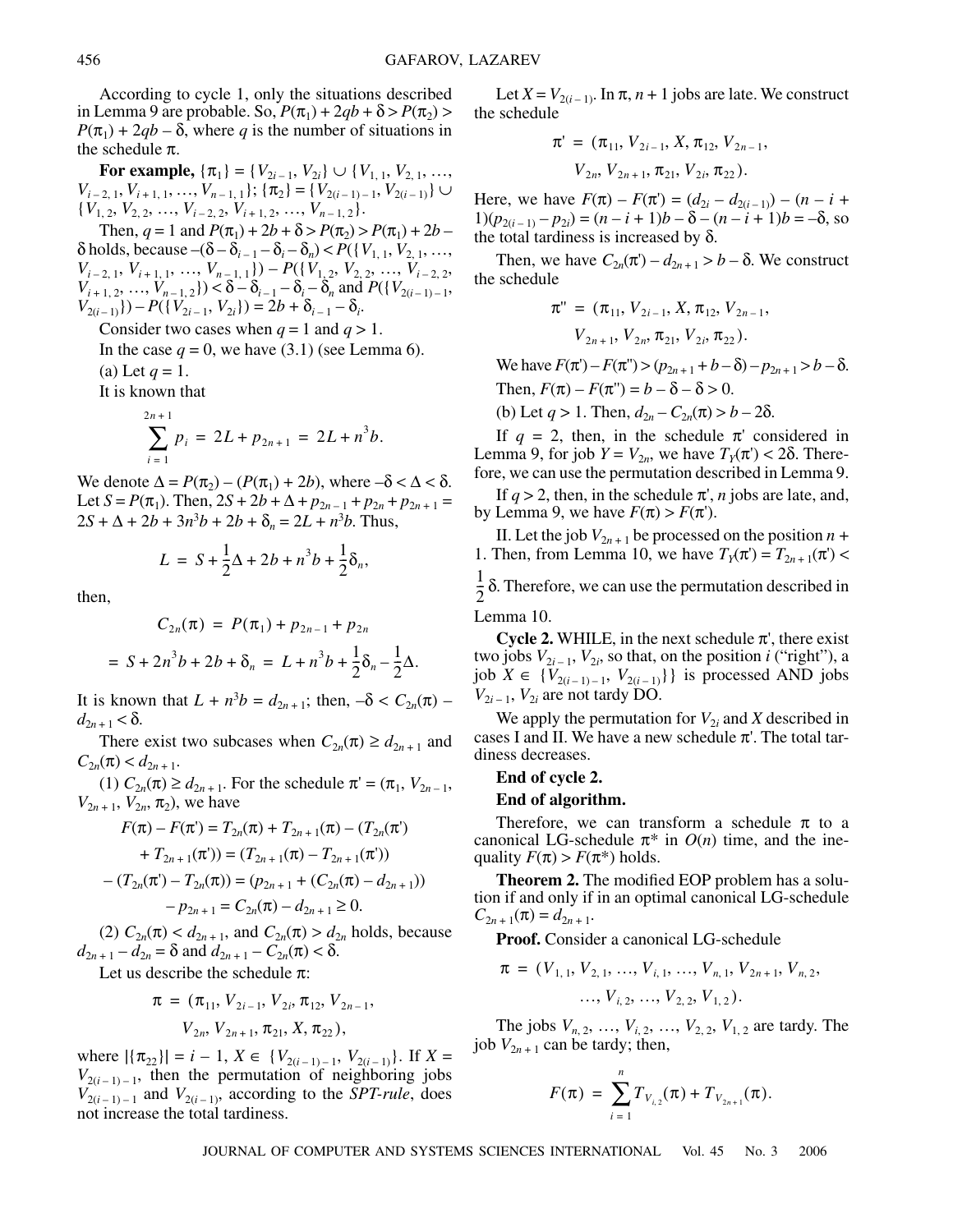We denote 
$$
\sum_{i=1}^{2n+1} p_i = C.
$$
 Then,

$$
\sum_{i=1}^{n} C_{V_{i,2}}(\pi) = nC - \sum_{i=1}^{n-1} (n-i) p_{V_{i,2}}.
$$

Denote

$$
\phi(i) = \begin{cases} 1, & V_{i,2} = V_{2i-1} \\ 0, & V_{i,2} = V_{2i}, \end{cases}
$$

then,

$$
d_{V_{i,2}} = d_{2n+1}
$$

$$
-\left(\sum_{k=i}^{n-1} (n-k)b + (n-i+1)\delta + \phi(i)((n-i)\delta_i + \varepsilon \delta_i)\right).
$$

Therefore,

$$
\sum_{i=1}^{n} T_{V_{i,2}}(\pi) = nC - \sum_{i=1}^{n-1} (n-i) p_{V_{i,2}} - \sum_{i=1}^{n} \left( d_{2n+1} \right)
$$

$$
-\left( \sum_{k=i}^{n-1} (n-k)b + (n-i+1)\delta + \phi(i)((n-i)\delta_i + \epsilon \delta_i) \right).
$$

The problem

$$
\min_{\pi} F(\pi) = \min \left( \sum_{i=1}^{n} T_{V_{i,2}}(\pi) + T_{V_{2n+1}}(\pi) \right)
$$

is reduced to the problem maxΦ, where

$$
\Phi = \sum_{i=1}^{n-1} (n-i) p_{V_{i,2}} \\
-\sum_{i=1}^{n} \phi(i) ((n-i) \delta_i + \varepsilon \delta_i) - T_{V_{2n+1}}(\pi).
$$

(1) If 
$$
V_{i,2} = V_{2i}
$$
,  $i = 1, ..., n$ , then  $n-1$ 

$$
T_{V_{2n+1}}(\pi) = \frac{1}{2}\delta, \quad \Phi_1 = \sum_{i=1}^{n} (n-i)p_{2i} - \frac{1}{2}\delta.
$$

(2) If 
$$
V_{i,2} = V_{2i-1}
$$
,  $i = 1, ..., n$ , then

$$
T_{V_{2n+1}}(\pi) = \max\left\{-\frac{1}{2}\delta, 0\right\} = 0,
$$

$$
\Phi = \sum_{i=1}^{n-1} (n-i)p_{2i-1} - \sum_{i=1}^{n} ((n-i)\delta_i + \varepsilon \delta_i)
$$
  
= 
$$
\sum_{i=1}^{n-1} (n-i)p_{2i} + \sum_{i=1}^{n-1} (n-i)\delta_i
$$

$$
-\sum_{i=1}^n((n-i)\delta_i+\varepsilon\delta_i)=\Phi_1+\frac{1}{2}\delta-\sum_{i=1}^n\varepsilon\delta_i.
$$

The function  $\Phi$  has the maximal value

$$
\Phi_1 + \frac{1}{2}\delta - \frac{1}{2}\sum_{i=1}^n \varepsilon \delta_i,
$$

when

$$
\sum_{i=1}^n \phi(i)(\varepsilon \delta_i) = \frac{1}{2} \sum_{i=1}^n \varepsilon \delta_i,
$$

therefore,

$$
\sum_{i=1}^n \phi(i)\delta_i = \frac{1}{2}\sum_{i=1}^n \delta_i.
$$

Hence, for the modified problem, there exist two subsets  $A_1$  and  $A_2$  such that

$$
\sum_{a_i \in A_1} a_i = \sum_{a_i \in A_2} a_i
$$

(the modified EOP problem has a solution). Here, we have  $C_{2n+1}(\pi) = d_{2n+1}$ .

If the modified EOP problem does not have a solution, then

$$
\sum_{i=1}^{n} \phi(i)\delta_i = \frac{1}{2}\sum_{i=1}^{n} \delta_i
$$

does not hold. Taking into account the value  $d_{2n+1}$ , we have  $C_{n+1}(\pi) \neq d_{2n+1}$ .

If  $C_{2n+1}(\pi) = d_{2n+1}$ , then

$$
\sum_{i=1}^{n} p_{V_{i,1}} = \sum_{i=1}^{n} p_{V_{2i}} + \frac{1}{2} \delta = \sum_{i=1}^{n} p_{V_{i,2}},
$$

therefore, the modified EOP problem also has a solution.

### 4. CONCLUSIONS

In conclusion, we note that there exists a pseudopolynomial algorithm with  $O(n \sum p_j)$  run time that solves cases  $(2.1)$  and  $(2.2)$  [8]. To solve canonical DLinstances [2] and case (2.1), we proposed an exact algorithm **B-1** with  $O(n \sum p_j)$  run time. For the special case (2.2), there exists a pseudopolynomial algorithm *B-1 canonical* with *O*(*n*δ) run time. The algorithm *B-1 modified* is able to solve instances when  $1 \parallel \sum T_j$ , so we can find a solution for the noninteger EOP problem.